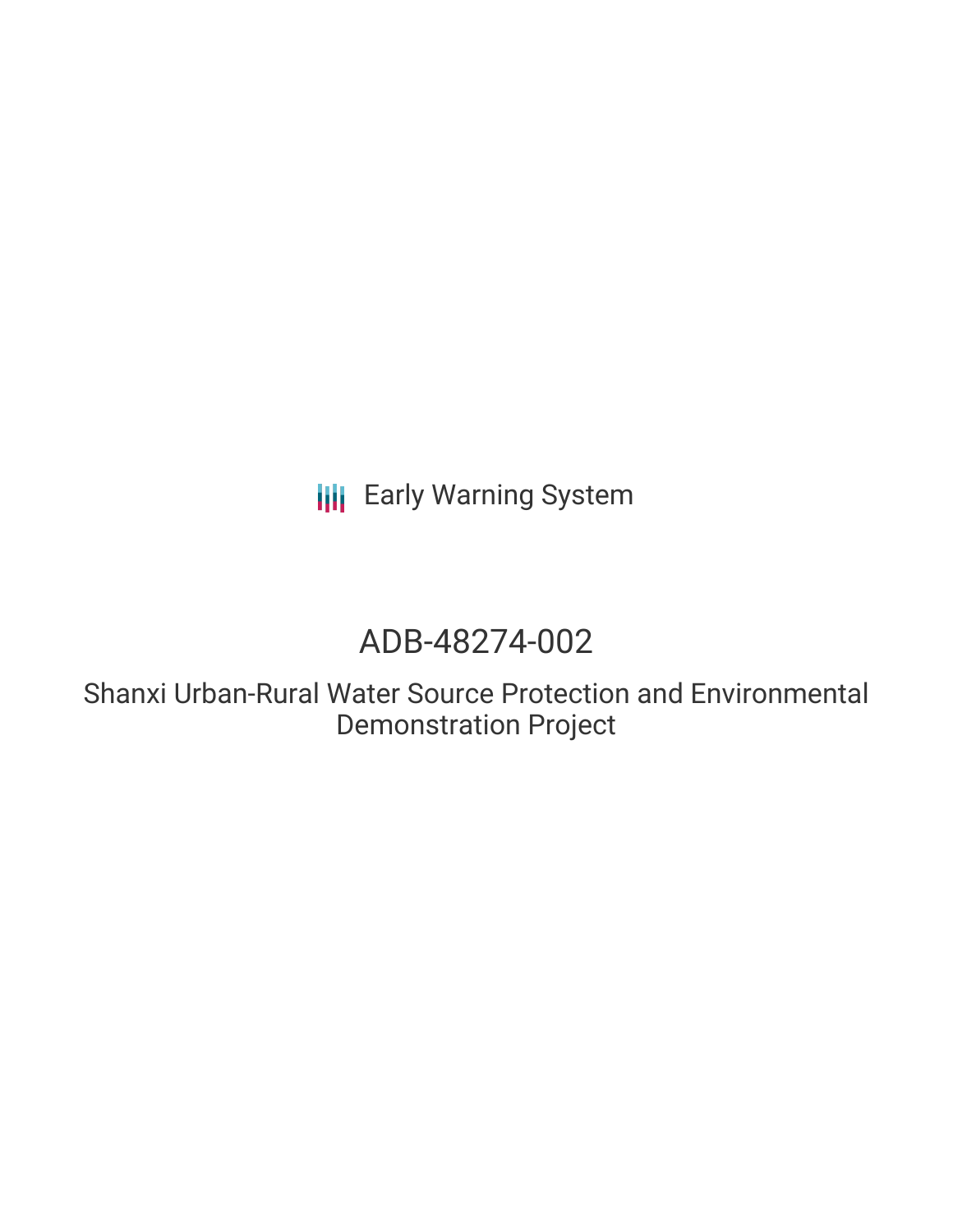

### **Quick Facts**

| <b>Countries</b>               | China                                                                   |
|--------------------------------|-------------------------------------------------------------------------|
| <b>Specific Location</b>       | Zuoguan County, Jinzhong Municipality of Shanxi Province                |
| <b>Financial Institutions</b>  | Asian Development Bank (ADB)                                            |
| <b>Status</b>                  | Approved                                                                |
| <b>Bank Risk Rating</b>        | Α                                                                       |
| <b>Voting Date</b>             | 2017-08-22                                                              |
| <b>Borrower</b>                | Government of People's Republic of China, Zuoguan County Government     |
| <b>Sectors</b>                 | Agriculture and Forestry, Climate and Environment, Water and Sanitation |
| <b>Investment Type(s)</b>      | Loan                                                                    |
| <b>Investment Amount (USD)</b> | $$100.00$ million                                                       |
| <b>Loan Amount (USD)</b>       | \$100.00 million                                                        |
| <b>Project Cost (USD)</b>      | \$152.00 million                                                        |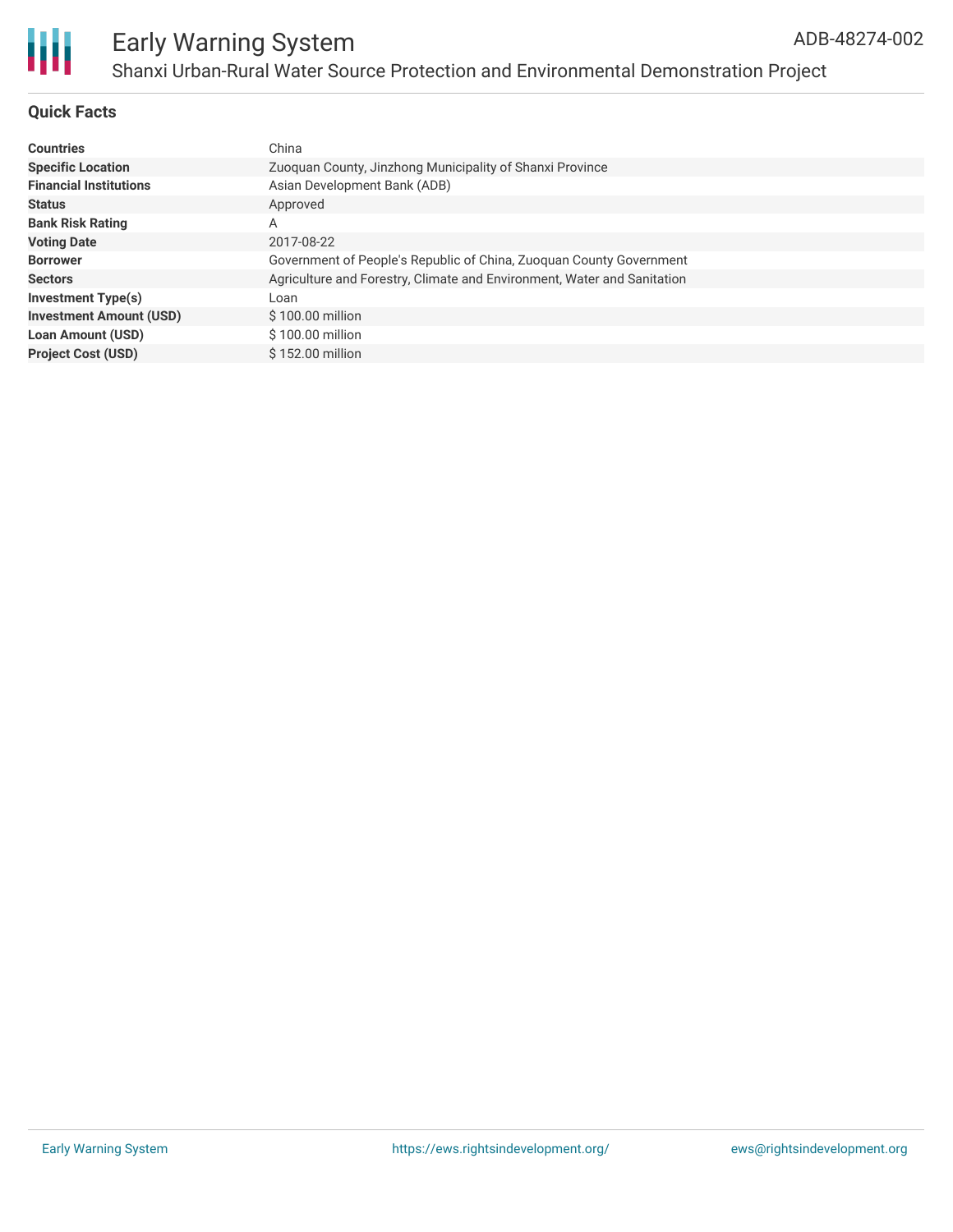



#### **Project Description**

The impact of the project will be improved quality of life and environmental sustainability in Zuoquan County. The outcome of the project will be improved and integrated river basin management in Zuoquan County. The project will include four outputs: (i) water source protection of the Qingzhang headwaters, (ii) Qingzhang River rehabilitation and integrated low-impact facilities, (iii) inclusive water supply and wastewater collection services, and (iv) strengthened institutional capacity.

Output 1 will support (i) re-vegetation around the Shixia Reservoir and planting of forest belt along two headwaters for about 12,800 hectares (ha); (ii) installation of the Shixia Reservoir spillway gates; (iii) construction of a flood-discharging and washout tunnel; and (iv) construction of five hydrological and water quality monitoring stations with telecommunication system in the Shixia Reservoir catchment.

Output 2 will support (i) dredging of selected sections of the Qingzhang River which are heavily silted (about 11.6 kilometers [km]); (ii) rehabilitation of the Qingzhang River, and construction of embankment (about 8.9 km); (iii) construction of wetland of about 35.35 ha and associated river amenity facilities; and (iv) low-impact design (sponge city concept) for Binhe road expansion and stormwater drain installation.

Output 3 will support (i) construction of 45.3-km raw water transmission pipelines and expansion of a pumping station; (ii) construction of 48.3-km water distribution pipelines and expansion of four pumping stations; (iii) replacement of 36.5-km existing water supply pipelines and construction of two rural domestic water treatment stations; (iv) expansion of the Zuoquan County wastewater treatment plant from 10,000 m3 per day to 15,000 m3 per day, with improvement of treatment technologies and renovation of some equipment; (v) construction of 4.97-km trunk sewers; (vi) replacement of 1.29-km existing main sewer pipelines; and reconstruction of four overflow manholes.

Output 4 will support institutional and capacity development for (i) project management; (ii) improvement of existing flood warning system; (iii) integrated urban rural water supply, and (iv) action plan for sponge city design for new city district development.

#### CONSULTING SERVICES

It is expected that consultants will be required for conducting capacity development and institutional strengthening activities, including project management support. All consulting services will be engaged in accordance with the ADB's Guidelines on the Use of Consultants (2013, as amended from time to time). Consulting services will be selected by (i) inviting simplified technical proposals and (ii) using the quality- and cost-based selection method, with a quality cost ratio of 90:10.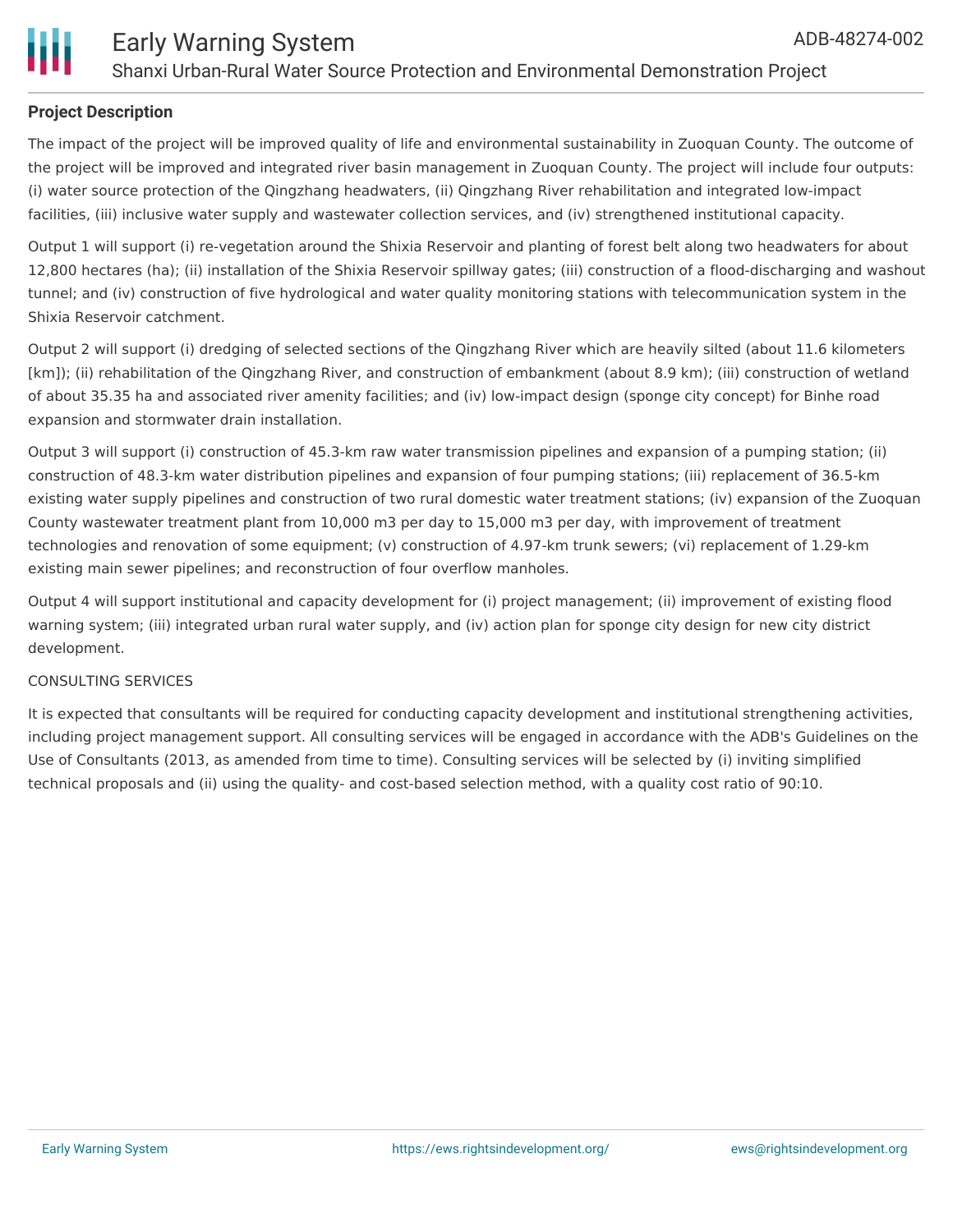



#### **Investment Description**

Asian Development Bank (ADB)

Government US\$ 152 million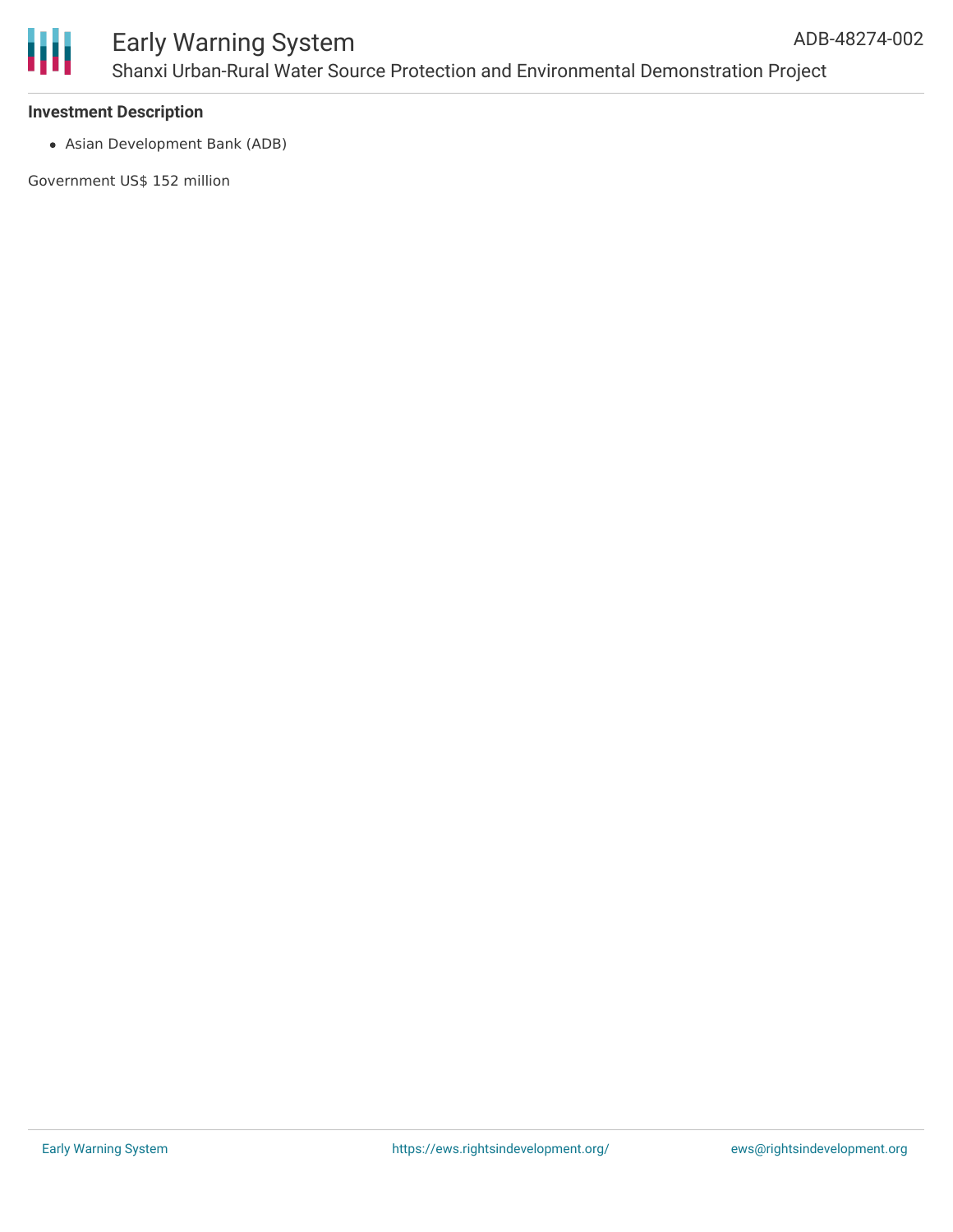

### **Contact Information**

Project Officer: Radstake, Frank East Asia Department No contact information provided at the time of disclosure.

Executing Agency Zuoquan County Government JZZQJW@163.COM Zuoquan COunty, Shanxi Province People's Republic of China

#### ACCOUNTABILITY MECHANISM OF ADB

The Accountability Mechanism is an independent complaint mechanism and fact-finding body for people who believe they are likely to be, or have been, adversely affected by an Asian Development Bank-financed project. If you submit a complaint to the Accountability Mechanism, they may investigate to assess whether the Asian Development Bank is following its own policies and procedures for preventing harm to people or the environment. You can learn more about the Accountability Mechanism and how to file a complaint at: http://www.adb.org/site/accountability-mechanism/main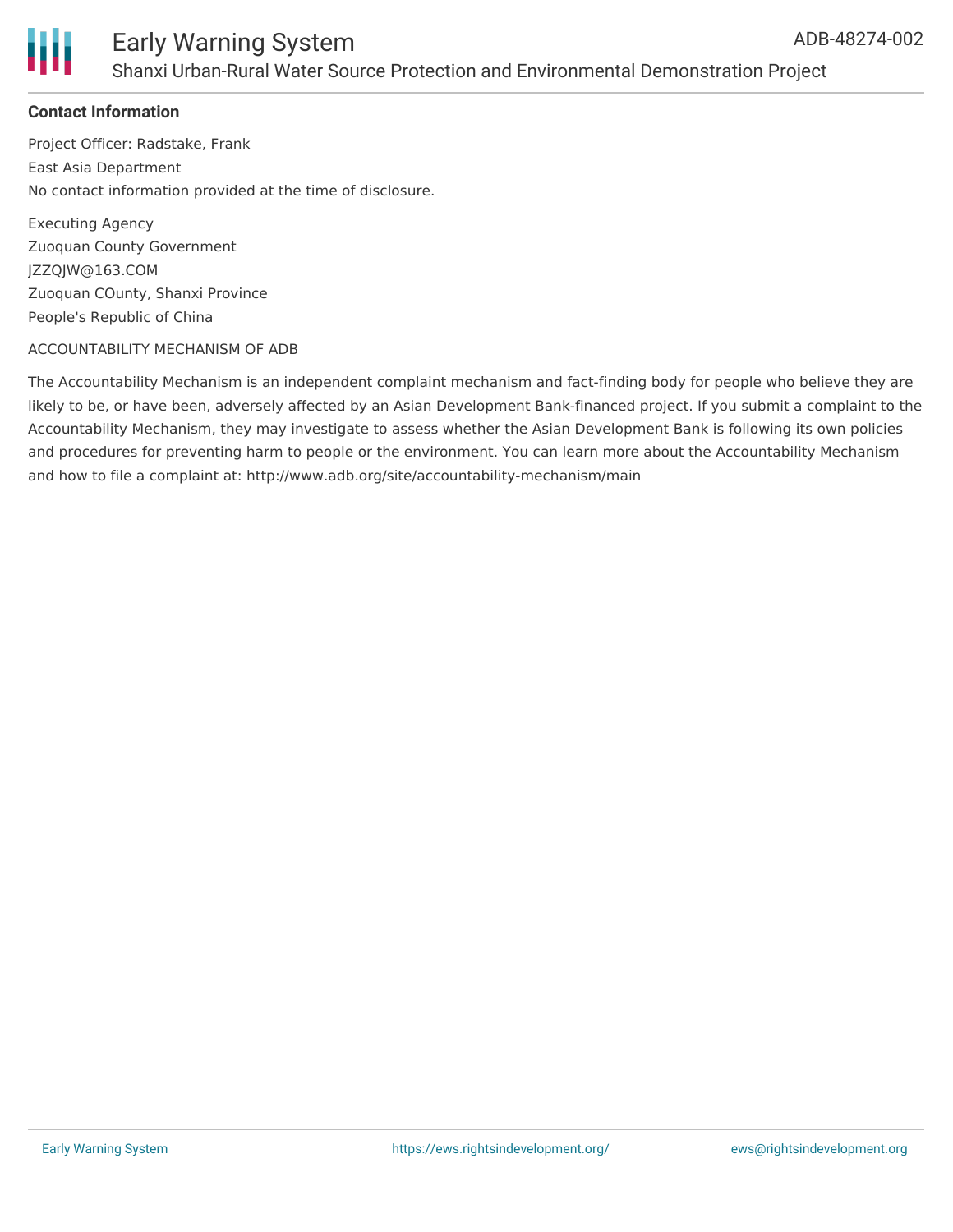## Early Warning System

Shanxi Urban-Rural Water Source Protection and Environmental Demonstration Project

#### **Bank Documents**

- Climate Risk Vulnerability Assessment and [Management](https://ewsdata.rightsindevelopment.org/files/documents/02/ADB-48274-002_hIUNYCK.pdf) Report [\[Original](https://www.adb.org/projects/documents/prc-48274-002-rrp) Source]
- [Contribution](https://ewsdata.rightsindevelopment.org/files/documents/02/ADB-48274-002_GpuEBYZ.pdf) to the ADB Results Framework [\[Original](https://www.adb.org/projects/documents/prc-48274-002-rrp) Source]
- Country Economic [Indicators](https://ewsdata.rightsindevelopment.org/files/documents/02/ADB-48274-002_o4Hgq9u.pdf) [\[Original](https://www.adb.org/projects/documents/prc-48274-002-rrp) Source]
- [Development](https://ewsdata.rightsindevelopment.org/files/documents/02/ADB-48274-002_TrJJ4mc.pdf) Coordination [\[Original](https://www.adb.org/projects/documents/prc-48274-002-rrp) Source]
- [Economic](https://ewsdata.rightsindevelopment.org/files/documents/02/ADB-48274-002_SGkzS03.pdf) Analysis [\[Original](https://www.adb.org/projects/documents/prc-48274-002-rrp) Source]
- [Financial](https://ewsdata.rightsindevelopment.org/files/documents/02/ADB-48274-002_HNuHoXe.pdf) Analysis [\[Original](https://www.adb.org/projects/documents/prc-48274-002-rrp) Source]
- Financial [Management](https://ewsdata.rightsindevelopment.org/files/documents/02/ADB-48274-002_MgIGK7y.pdf) Assessment [\[Original](https://www.adb.org/projects/documents/prc-48274-002-rrp) Source]
- [Gender](https://www.adb.org/projects/documents/prc-48274-002-rrp) Action Plan
- Initial [Environmental](https://ewsdata.rightsindevelopment.org/files/documents/02/ADB-48274-002_9iRqtEW.pdf) Examination [\[Original](https://www.adb.org/projects/documents/prc-48274-002-rrp) Source]
- [Procurement](https://ewsdata.rightsindevelopment.org/files/documents/02/ADB-48274-002_KUrLQnl.pdf) Risk Assessment [\[Original](https://www.adb.org/projects/documents/prc-48274-002-rrp) Source]
- Project [Administration](https://www.adb.org/projects/documents/prc-48274-002-rrp) Manual
- Project [Disclosure](https://ewsdata.rightsindevelopment.org/files/documents/02/ADB-48274-002.pdf) PDF [\[Original](https://www.adb.org/printpdf/projects/48274-002/main) Source]
- Report and [Recommendation](https://ewsdata.rightsindevelopment.org/files/documents/02/ADB-48274-002_8Wgj1Jf.pdf) of the President to the Board of Directors [\[Original](https://www.adb.org/sites/default/files/project-documents/48274/48274-002-rrp-en.pdf) Source]
- [Resettlement](https://ewsdata.rightsindevelopment.org/files/documents/02/ADB-48274-002_L0n1tap.pdf) Plan [\[Original](https://www.adb.org/projects/documents/prc-48274-002-rrp) Source]
- Risk Assessment and Risk [Management](https://ewsdata.rightsindevelopment.org/files/documents/02/ADB-48274-002_GNwFse7.pdf) Plan [\[Original](https://www.adb.org/projects/documents/prc-48274-002-rrp) Source]
- Sector Assessment (Summary): Multisector (Agriculture, Natural Resources, and Rural [Development;](https://www.adb.org/projects/documents/prc-48274-002-rrp) and [Original Source]
- Shan Xi [Cheng](https://ewsdata.rightsindevelopment.org/files/documents/02/ADB-48274-002_VuuMWb1.pdf) Xiang Shui Yuan Bao Hu He Huan Jing Gai Shan Shi Fan Xiang Mu : Xiang Mu Shu Ju Biao [\[Original](https://www.adb.org/zh/projects/documents/48274-002-project-data-sheet) Source]
- Shanxi Urban-Rural Water Source Protection and Environmental [Demonstration](https://www.adb.org/projects/documents/prc-48274-002-gap) Project: Gender Action Pl [Original Source]
- Shanxi Urban-Rural Water Source Protection and Environmental [Demonstration](https://www.adb.org/projects/documents/prc-48274-002-pp) Project: Procurement Plan [Original Source]
- Shanxi Urban-Rural Water Source Protection and Environmental [Demonstration](https://www.adb.org/projects/documents/prc-48274-002-pam) Project: Project Administ [Original Source]
- Shanxi Urban-Rural Water Source Protection and Environmental [Demonstration:](https://www.adb.org/projects/documents/prc-shanxi-urban-rural-water-source-protection-and-environmental-demo-nov-2016-iee) Initial Environmental Ex [Original Source]
- Shanxi Urban-Rural Water Source Protection and Environmental [Demonstration:](https://www.adb.org/projects/documents/prc-shanxi-urban-rural-water-source-protection-and-environmental-demonstration-ipsa) Initial Poverty and Soci [Original **Source1**
- Shanxi Urban-Rural Water Source Protection and Environmental [Demonstration:](https://ewsdata.rightsindevelopment.org/files/documents/02/ADB-48274-002_FMmCNtm.pdf) Resettlement Plan [\[Original](https://www.adb.org/projects/documents/prc-shanxi-urban-rural-water-source-protection-and-environmental-demo-nov-2016-rp) Source]
- Summary Poverty [Reduction](https://ewsdata.rightsindevelopment.org/files/documents/02/ADB-48274-002_WykpVVj.pdf) and Social Strategy [\[Original](https://www.adb.org/projects/documents/prc-48274-002-rrp) Source]